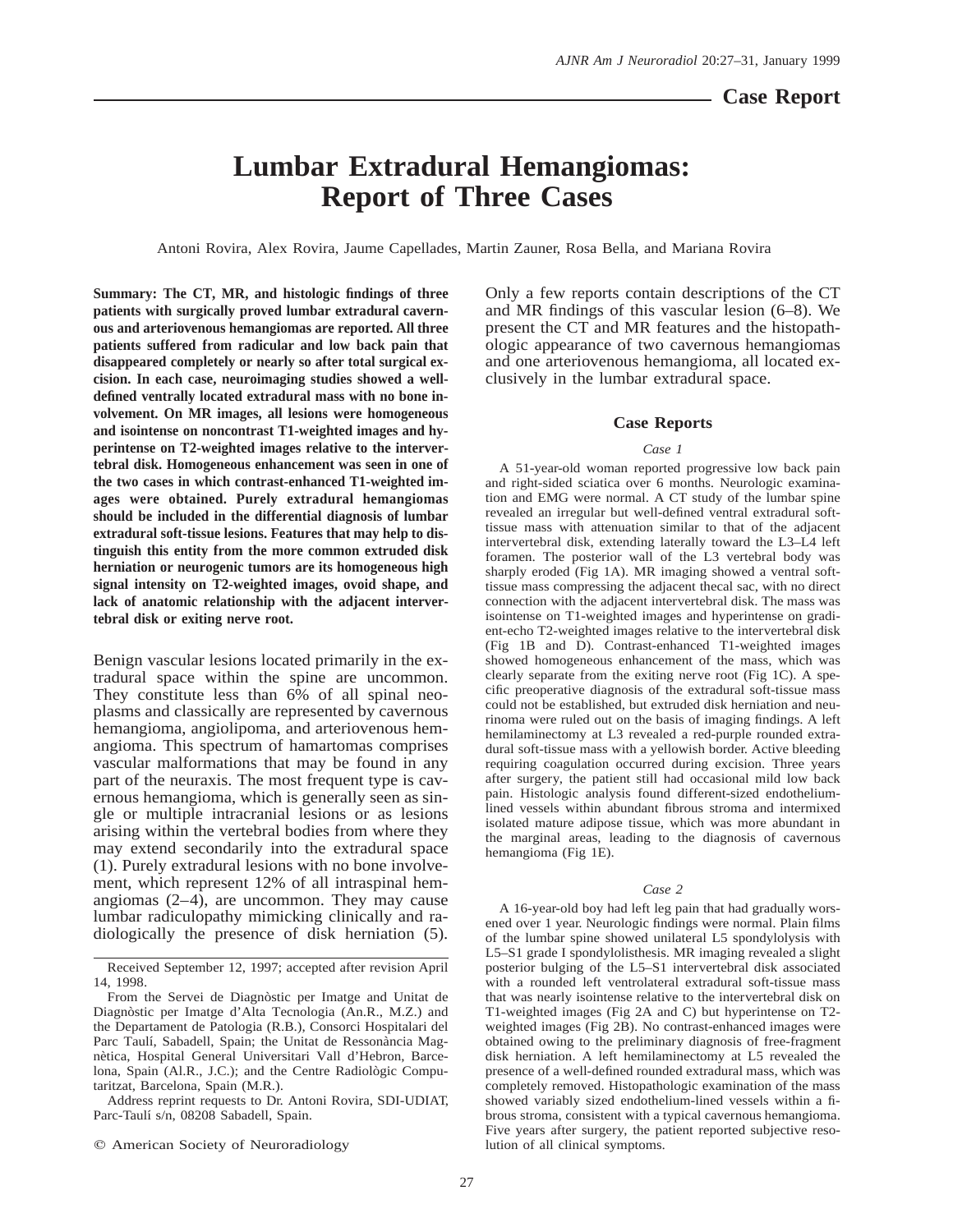

FIG 1. Case 1: 51-year-old woman with low back pain and right-sided sciatica for 6 months.

A, CT scan of the lumbar spine shows a left-sided ventrolateral extradural mass isodense with respect to the intervertebral disk extending through the left foramen (wide arrow, right) and slightly eroding the posterior wall of the L3 vertebral body (thin arrow, left). B, Transverse T1-weighted (660/15/3) image at L3–L4 level confirms the presence of an extradural soft-tissue mass (arrow), which

is isointense relative to the intervertebral disk and extends laterally through the left intervertebral foramen. C, Contrast-enhanced T1-weighted (570/15/3) image at the same level shows intense and homogeneous enhancement of the extradural lesion (arrow). The left L3 nerve root is slightly displaced posteriorly by the infiltrating mass (arrowhead).

D, Gradient-echo (660/12/1; 25°) image shows the lateroforaminal mass to be isointense with respect to the contents of the adjacent dural sac.

E, Photomicrograph shows the typical findings of cavernous hemangioma. Note many dilated blood-filled vessels lined with flattened endothelium (asterisk), without muscular layer, immersed in stroma that contains adipose tissue (arrow). No fresh or organized interstitial hemorrhage was observed (hematoxylin-eosin, original magnification  $\times$ 40).

## *Case 3*

A 19-year-old woman was admitted because of a 3-month history of left-sided radiculopathy and pollakiuria. Neurologic examination revealed lower left extremity hypalgesia and dysesthesia, but without sphincter disturbances or motor deficits. A lumbar CT examination showed a slight posterior bulging of the L3–L4 intervertebral disk that effaced the left ventrolateral epidural fat adjacent to the L4 vertebral body. MR imaging showed a well-defined ovoid extradural mass filling the L4 left lateral recess and compressing the thecal sac. The mass appeared isointense relative to the intervertebral disk on T1-weighted images, with increased signal intensity on T2-weighted images (Fig 3A–C). Contrast-enhanced T1-weighted images showed no significant enhancement (Fig 3D). A preoperative diagnosis of extruded disk herniation was made, but surgery revealed an extradural soft-tissue mass that was completely resected without major bleeding. Histologic study of the resected polypoid redpurple epidural mass showed ectatic vascular elements with interstitial hemosiderin deposits and hemorrhagic foci, consistent with an arteriovenous hemangioma (Fig 3E). Symptoms disappeared gradually after surgery, and the patient was nearly asymptomatic 1 year later.

## **Discussion**

Hemangiomas are congenital vascular malformations of unknown origin. Current classification schemes define them as vascular malformations, occurring throughout the body and CNS, that are clearly differentiated from true vascular neoplasms, such as hemangioblastomas (5). It has been suggested that lipomas and vascular malformations represent the ends of a wide and continuous overlapping spectrum of hamartomas in which cavernous hemangiomas, angiolipomas, and arteriovenous hemangiomas constitute intermediate and undifferentiated entities (8). None of these lesions undergo spontaneous regression. Although they have no mitotic activity, they grow slowly, probably because of recurrent hemorrhaging and thrombotic phenomena with organization and recanalization (2). A purely extradural location of cavernous or arteriovenous hemangiomas is rare, representing less than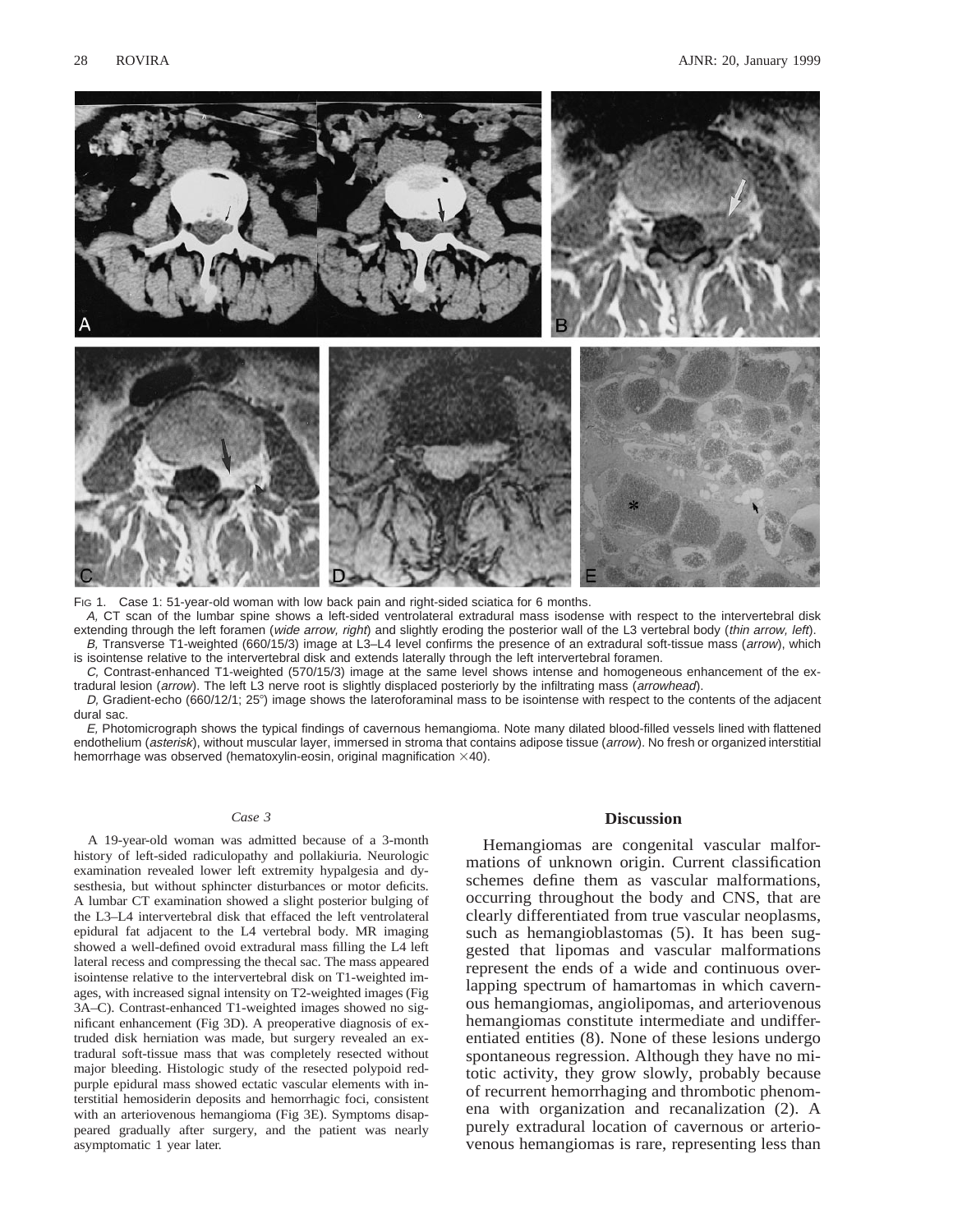

FIG 2. Case 2: 16-year-old boy with left leg pain for 1 year.

A and B, Sagittal MR images show a well-defined ovoid extradural mass (arrow) with intermediate signal intensity on T1-weighted (500/15/3) image (A) and high signal intensity on T2-weighted (5000/90/2) image (B).

C, Transverse T1-weighted (660/15/3) image through L5 level confirms the location of the left ventrolateral extradural mass (arrow). At surgery, a cavernous hemangioma was found and resected.

4% of all extradural spinal tumors (3). The rarity of these lesions as a cause of lumbar radiculopathy (4, 6, 9, 10) may be attributed to the uncommon nature of the lesion, but difficulties in their preoperative diagnosis with either CT or MR imaging may also contribute.

Histologically, immunohistochemically, and electron microscopically (11), cavernous hemangiomas are nearly identical at every location throughout the body. Histologically, they are composed of irregular sinusoidal vascular channels with thin collagenous walls lined by a single layer of flattened endothelium. Elastic fibers and smooth muscle fibers within the walls are scant if not absent. The fatty component of cavernous hemangioma can vary depending on its location (3, 12). For instance, lesions found at the thoracic level contain a higher proportion of fat, although usually this fat is restricted to the periphery of the lesion or sometimes intermingled with vessels within fibrous stroma. The only histologic characteristic that would allow differentiation between cavernous hemangioma and angiolipoma is a fat tissue: cavernous vessel ratio of less than 1:10 (8). Extradural cavernous hemangiomas display a paucity of interstitial hemosiderin deposits in comparison with their intraparenchymal counterparts. This feature is presumably caused by easier removal of blood products outside the blood-brain barrier (7). Arteriovenous hemangiomas correspond to clusters of abnormal arteries and veins, with the vessel walls containing elastin and smooth muscle. Hemosiderin deposits are always seen as well as various degenerative changes, such as thrombosis or fibrosis. Owing to the small size of the vessels involved, arteriovenous shunting may be absent (8). Along with angiolipomas, cavernous and arteriovenous hemangiomas probably constitute a spectrum of hamartomas, with various pathologic components and different hemodynamic features.

In purely extradural hemangiomas, plain films may be normal or show sharp bone erosion of the vertebral body or enlargement of the intervertebral foramen. Bone erosion was seen in only one of our cases. CT and MR imaging are the best diagnostic imaging procedures, the latter being more valuable in assessing the extent of the anatomic relationship between the lesion and the intervertebral disk and thecal sac. Few reports of the CT or MR features of extradural cavernous or arteriovenous hemangiomas of the lumbar spine without direct bone involvement are found in the literature. In contrast to intracerebral cavernous hemangiomas, the patterns of density on CT scans and signal intensity on MR images are more homogeneous within extradural hemangiomas. On CT studies, these neoplasms appear as intermediate or slightly hyperdense extradural masses, frequently found beyond or beneath the intervertebral disk. At MR imaging, they display high signal intensity on T2-weighted images, which may be explained by the high content of stagnant blood. Slow blood flow may contribute substantially to the signal, conferring a low or intermediate signal intensity on T1-weighted images (6–10). The morphologic characteristics of extradural hemangiomas described in the literature (6, 8, 10) and as seen in our cases include the round or ovoid shape of the lesion, their tendency to extend through the intervertebral foramen, a location in the ventral extradural space of the lumbar spine, and the absence of a direct anatomic relationship with the intervertebral disk or exiting nerve root. The preoperative radiologic diagnosis of extradural hemangioma is nonetheless difficult, probably be-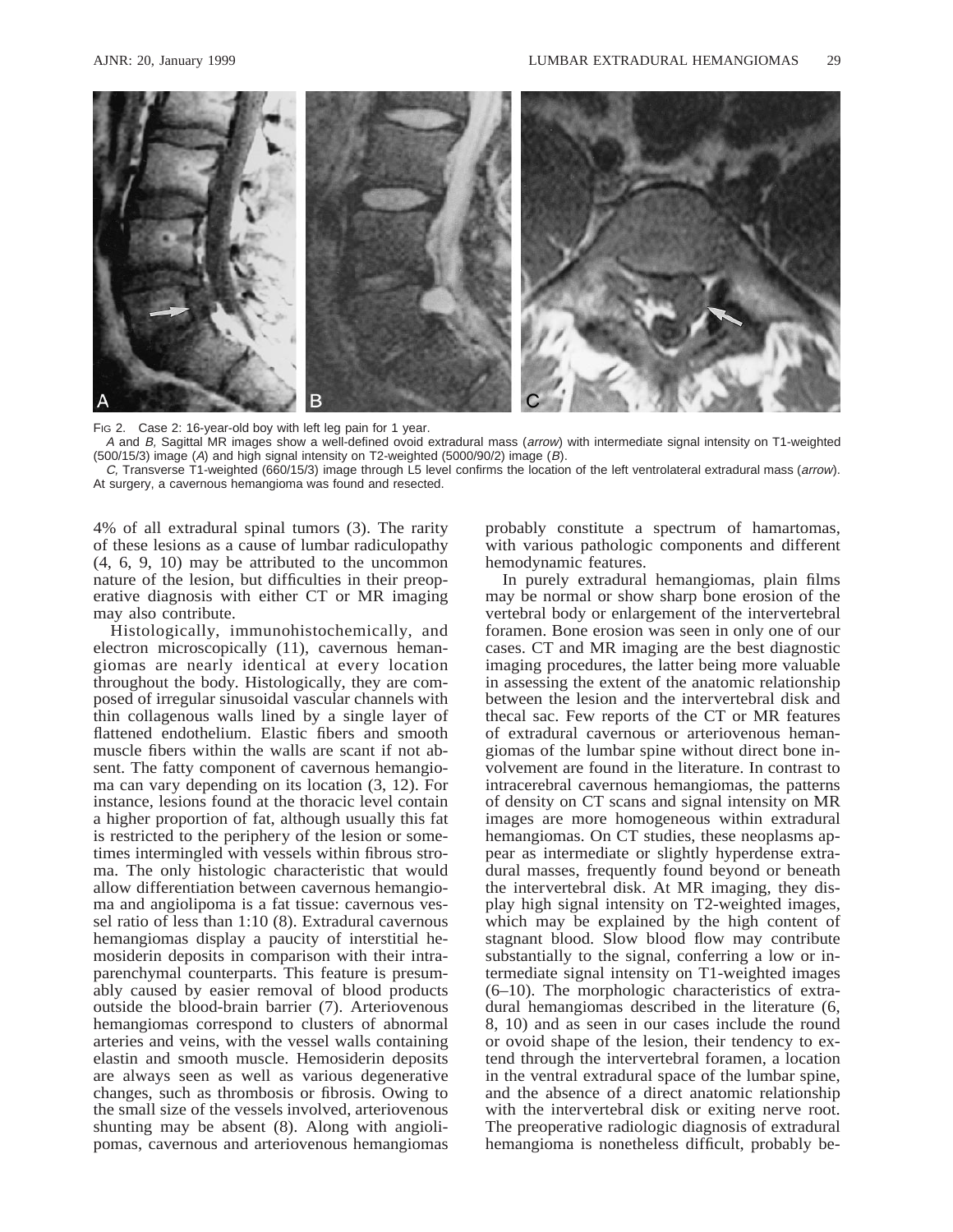

FIG 3. Case 3: 19-year-old woman with 3-month history of left-sided radiculopathy and pollakiuria.

A, Left parasagittal T2-weighted (5000/90/2) image shows the ovoid shape of the mass (arrow), which is hyperintense with respect to CSF in the thecal sac. Note the bulging disk at L3–L4 level.

B, Transverse T2-weighted (5000/90/2) image shows a well-demarcated uniformly hyperintense lesion (arrow) without remodeling of the posterior vertebral body.

C, Transverse T1-weighted (802/12/4) image at the superior aspect of L4 shows an extradural mass occupying the left lateral recess (arrow) whose signal intensity is slightly greater than that of the contents of the adjacent dural sac.

D, Contrast-enhanced T1-weighted (802/12/4) image shows no significant changes in the signal intensity of the extradural lesion.

E, Pathologic findings of arteriovenous hemangioma included a large vascular element (asterisk) with thickened wall in association with interstitial hemosiderin deposits (*arrow*) and hemorrhagic foci (hematoxylin-eosin, original magnification  $\times$ 100).

cause of the rarity of this lesion and the few cases studied with CT or MR imaging described in the literature, which may lead to an erroneous preoperative diagnosis of the more common extruded disk herniations. This misdiagnosis occurred in two of our patients, because of the concomitant presence of degenerative changes and posterior bulging of the intervertebral disk adjacent to the extradural mass. Contrast-enhanced CT or MR imaging is generally not performed as part of the routine work-up in a patient with lumbar radiculopathy, but it may be useful for clarifying the vascular nature of this lesion and for differentiating it from extruded disk herniation, which presents an enhancement that envelopes the extradural lesion, increasing its conspicuity and illuminating frequently associated annular tears and enhancement of disk margins. We found, however, no significant contrast enhancement in the arteriovenous hemangioma on MR im-

ages, probably because the intralesional blood flow was too slow. Angiographic findings are usually negative, as occurs in intraparenchymal lesions, whereas in vertebral bone lesions they are frequently positive (3, 9).

The CT and MR characteristics of these two types of hemangiomas are similar to those observed in spinal angiolipoma, but in this lesion the presence of calcifications, hemorrhagic foci, and a marked fat component are features that, when present, help in the differential diagnosis (8). The MR differential diagnosis for extradural hemangioma also includes free-fragment herniated disk, epidural tumor (most commonly the nerve sheath tumor group), epidural infiltrating disease, epidural abscess, and congenital or acquired epidural cyst. Especially in the case of dumbbell-shaped spinal cavernous hemangiomas, the differential diagnosis should include schwannoma or neurofibroma, but